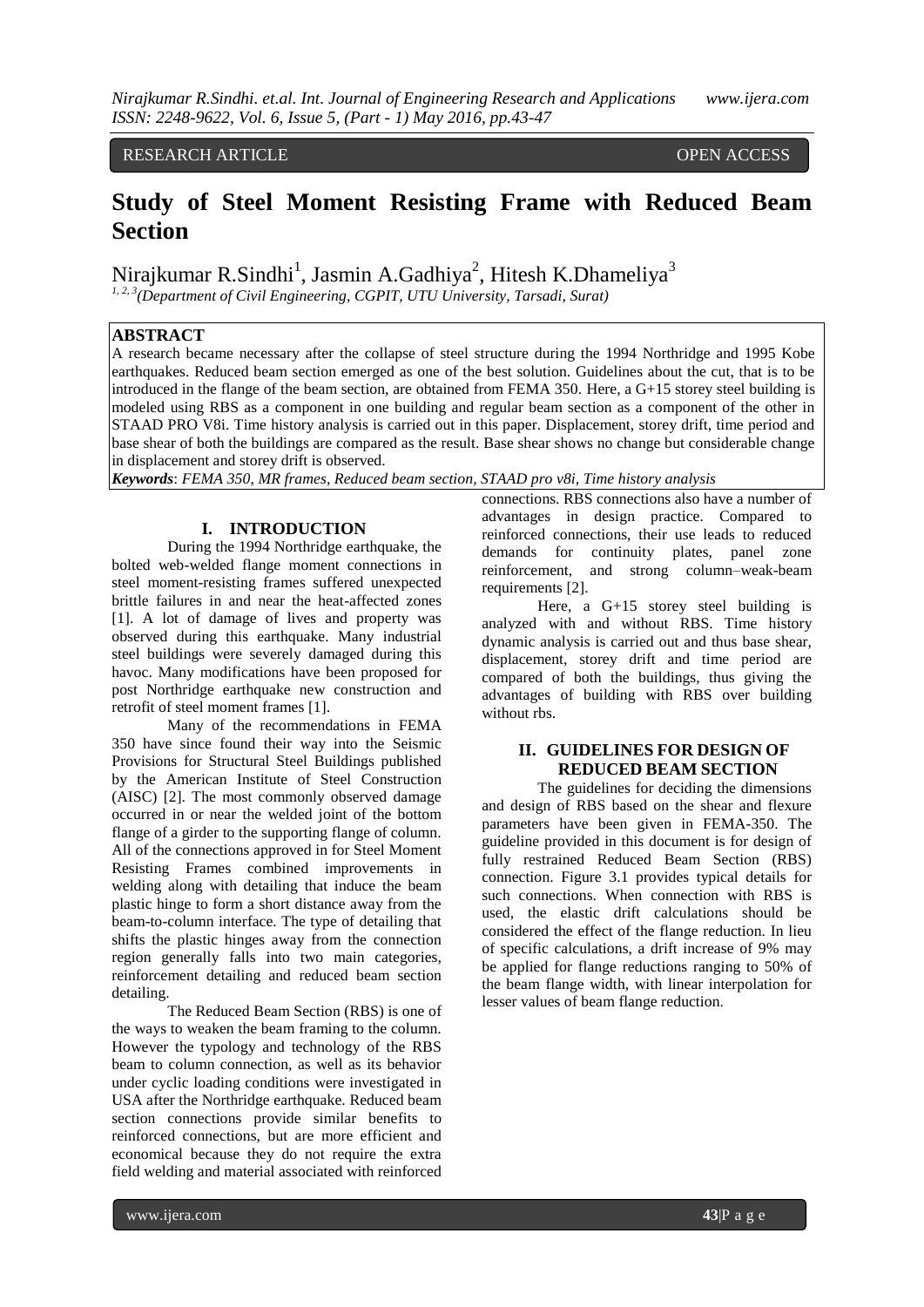

1) Dimensions of RBS. 2) Rolled or Groove weld. 3) Web Connection. 4) Continuity plates and Web Doubler Plates **Fig.1: Detailing of reduced beam section**

Design steps for the suitable dimension of RBS **Step 1:**

Determine the length and location of the beam flange reduction, based on the following:

$$
a = (0.5 - 0.75) bf b = (0.65 - 0.85) db (2)
$$

where a and b are as shown in Fig 1, and  $b_f$  and  $d_b$ are the Beam flange width and depth respectively.

### **Step 2:**

Determine the depth of the flange reduction, c, according to the following:

- Assume  $c = 0.20b_f$
- Calculate ZRBS
- Calculate  $M_f$  using  $C_{pr} = 1.15$
- If  $M_f < C_{pr}$ ,  $R_v$ ,  $Z_b$ ,  $F_v$  the design is acceptable. If  $M_f$  is greater than the limit, increase c. The value of c should not exceed 0.25bf.

where

 $B_f$  = Width of Flange

 $Z_{RBS}$  = Plastic section modulus of RBS

- $C_{pr}$  =Factor to account for peak connection strength
- $R<sub>v</sub>$  = Ratio of Expected to specified minimum yield stress

 $Z_b$  = Section modulus of beam

 $F<sub>y</sub>$  = Yield stress for steel

#### **Step 3:**

Calculate  $M_f$  and  $M_c$  based on the final RBS dimensions according to the methods of Section 3.2.7 of FEMA 350.

#### **Step 4:**

Calculate the shear at the column face according to the equation:

 $V_f = 2M_f / (L - d_c) + V_g$  (3) where

 $Vg$  = shear due to factored gravity load Step 5: Design shear connection of the beam to the column. **Step 6:**  Design the panel zone according to the methods of

Section 3.3.3.2 of FEMA 350.

**Step 7:**

Check continuity plate requirements according to the methods of Section 3.3.3.1 of FEMA 350. **Step 8:** 

Detail the connection.

## **III. ANALYSIS AND DESIGN**

**3.1 Building details** The building details are as follows: Bottom storey height  $= 4.2m$ Typical storey height  $= 3.5$ m Bay dimensions - 4m x 7m

Properties of steel used: Modulus of elasticity =  $2 \times 105$  MPa Poisson's ratio  $= 0.3$ Density =  $7833.41$  kg/m<sup>3</sup>



**Fig 2. (A) Rendered View (B) Elevation**



**Fig 3. Plan of the building**

## **3.2 Section properties**

 The beam sections in both the buildings are ISMB 600 sections. The columns are built-up sections as the pre-defined Indian sections do not meet the requirements. The RBS has been formed from ISMB 600 section itself as per FEMA 350 guidelines. The calculations of dimensions of RBS are as shown below and the details of all these sections are as in the Table 1.

www.ijera.com **44**|P a g e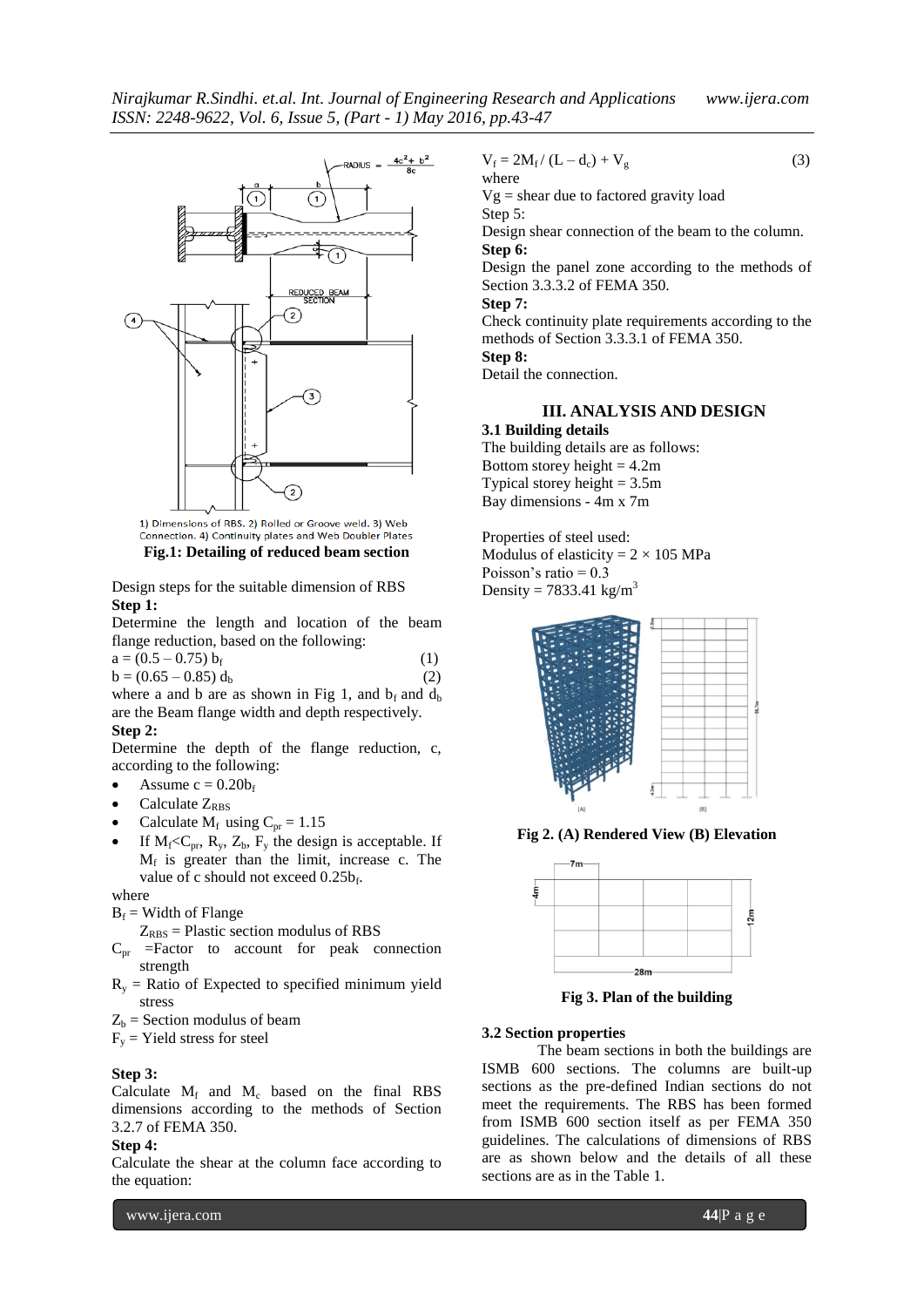$a = 0.6b_f = 0.6 \times 210 = 126$ mm  $b = 0.75d_b = 0.75 \times 600 = 450$ mm  $c = 0.2b_f = 0.2 \times 210 = 42$ mm

Here, c is the depth of cut of flange width. So, the width of flange of RBS will be  $210 - 2 \times 42$  $= 126$ mm



**Fig 4.RBS detail**

**Table 1.Properties of Steel Sections**

| Properties          | Column<br>(mm) | Beam (mm) | RBS (mm) |
|---------------------|----------------|-----------|----------|
| Depth               | 738.87         | 600       | 600      |
| Flange<br>width     | 354.58         | 210       | 126      |
| Flange<br>thickness | 83.06          | 20.8      | 20.8     |
| Web<br>thickness    | 46             | 12        | 12       |

#### **3.3 Load cases and combination**

The loads applied to the building are discussed in detail below:

### **A. Dead Load:**

On typical floors, the dead load applied is 3  $kN/m<sup>2</sup>$  and that for the top storey is 2 kN/m<sup>2</sup>. The dead load includes the super-imposed Dead Load. The self-weight of all the structural elements is also included in the Dead Load.

#### **B. Live Load:**

On typical floors, the live load applied is 2  $kN/m<sup>2</sup>$  and that for the top storey is 1.5 kN/m<sup>2</sup>.

#### **C. Earthquake load:**

The seismic parameters are set considering IS 1893:2002 as:

- Zone V i.e.  $Z = 0.36$
- Response Reduction Factor  $R = 5$
- Importance Factor  $I = 1$
- Damping Ratio  $DM = 0.02$

The Earthquake force has been applied in both X and Z direction of the building. The seismic weight of the building includes full Dead load and 25% of Live load. The forces on each storey for both the buildings are as shown in the Figure 5



**Fig 5.Forces on Each Storey (EQX)**

#### **D. Wind load**

The wind load has been calculated as per IS 875:1987 Part 3. The load is applied in both X and Z directions of the building. The intensities used as an input in STAAD.Pro are given in Table 2.

| Intensities $(kN/m2)$ | Height $(m)$ |
|-----------------------|--------------|
|                       |              |
| 0.8                   | 10           |
| 0.9                   | 15           |
| 0.98                  | 20           |
| 1.093                 | 30           |
| 1.234                 | 50           |
| 1.383                 | 100          |

**Table 2.Wind Intensities**

#### **3.4 Time history analysis**

Time History Analysis provides structural response of building subjected to dynamic loading which may vary according to the specified time function. Dynamic equilibrium equations are solved either by modal method or direct-integration method. STAAD Pro V8i solves this by Modal analysis.

Here, EL Centro NS time history has been applied to both the structures and the response has been studied in terms of Time Period, Base Shear, Deflection, Storey Drift and Acceleration. The EL Centro NS time-acceleration graph is as shown in the Figure 6.

The Peak Ground Acceleration of this excitation is 0.32g.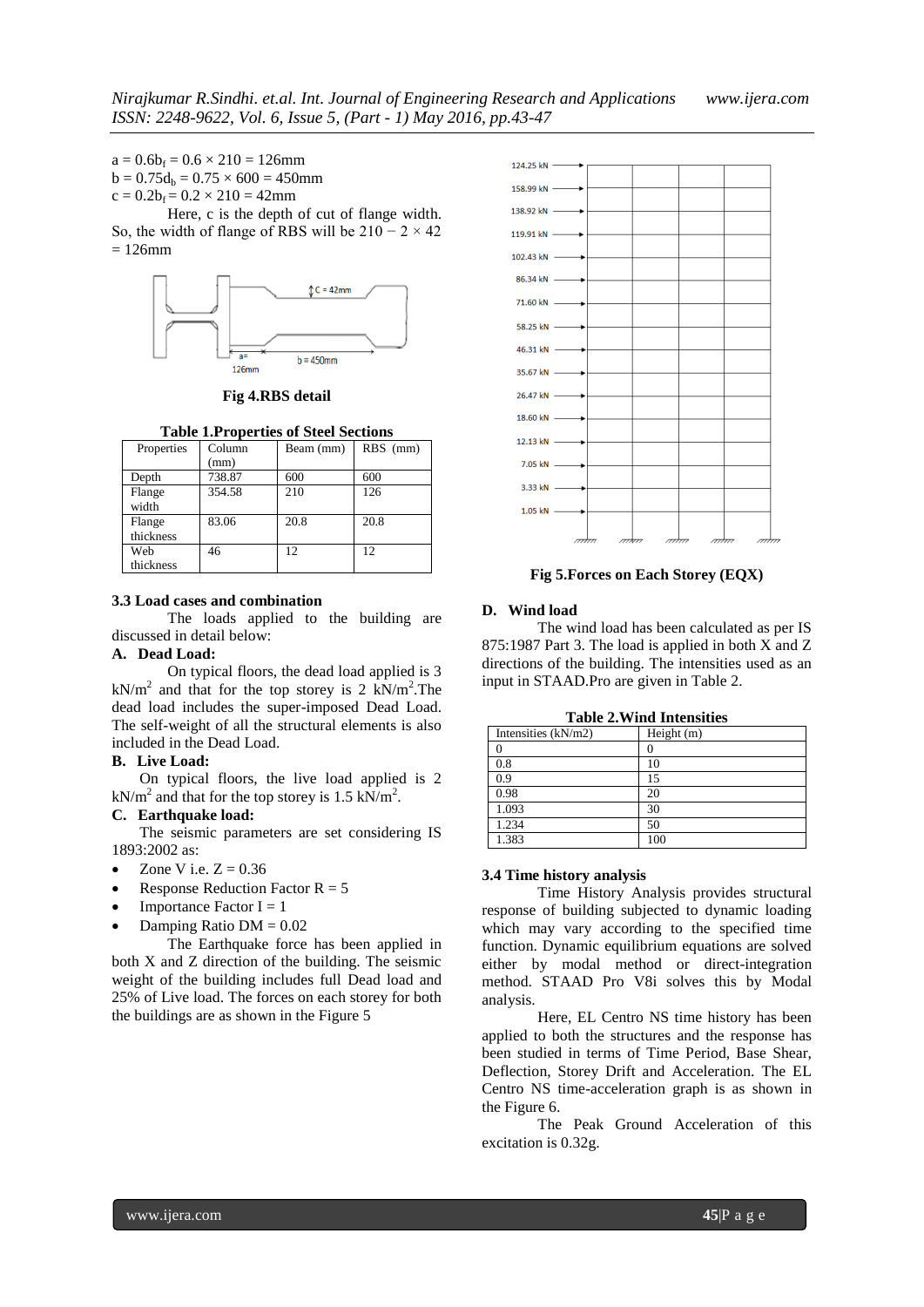

**Fig 6.EL Centro NS Excitation**

As shown in Figure 6, the EL CENTRO NS.txt is read by the software in terms of acceleration. The damping is defined as 0.02 (for steel). Now, in load cases, a dynamic load case is required to be defined where in the Dead Load is defined in all three directions. This is because STAAD Pro performs Modal Analysis.





After the time history analysis is performed in the software, the time step used in the analysis is obtained from the output file. Here, the time step used is 0.00139sec and total numbers of time steps used in the solution are 40852. No. of mode shapes considered are 45.

The output obtained is in the form of graphs for displacement and acceleration with respect to time. For each node on each storey that graph can be obtained. Due to diaphragm action, all the nodes on a particular storey show similar amount of displacement.



**Fig 8.Time – Displacement Plot**



**Fig 9.Time – Acceleration Plot**

#### **3.5 Results**

By incorporation of RBS, the time period of the building changes. The program calculated time period of both the buildings has been found. Also, the base shear is obtained. The time period and base shear of the buildings are as below and the displacement of each storey of both the buildings are noted and graph of no. of storeys vs. displacement and storey drift has been plotted.

**Table 3.Time period and base shear of the building**

| Type of building | Time Period | <b>Base Shear</b>    |  |  |
|------------------|-------------|----------------------|--|--|
| Regular          | 1.86 sec    | $1163.14 \text{ kN}$ |  |  |
| <b>RBS</b>       | $2.32$ sec  | $1160.62$ kN         |  |  |

**Table 4.Displacement and storey drifts**

|                | <b>Displacement mm</b> |            | Drift (mm)     |            |
|----------------|------------------------|------------|----------------|------------|
| Storey         | Regular                | <b>RBS</b> | Regular        | <b>RBS</b> |
| 16             | 231.319                | 284.235    | 2.795          | 4.581      |
| 15             | 228.524                | 279.653    | 3.619          | 6.180      |
| 14             | 224.904                | 273.473    | 5.012          | 8.123      |
| 13             | 219.891                | 265.350    | 6.896          | 10.035     |
| 12             | 212.994                | 225.315    | 9.221          | 12.007     |
| 11             | 203.773                | 243.307    | 11.791         | 14.185     |
| 10             | 191.981                | 229.122    | 14.469         | 16.539     |
| 9              | 177.512                | 212.582    | 17.118         | 18.962     |
| 8              | 160.393                | 193.62     | 19.492         | 21.278     |
| 7              | 140.901                | 172.342    | 21.582         | 23.426     |
| 6              | 119.319                | 148.915    | 23.20          | 25.427     |
| 5              | 96.118                 | 123.488    | 24.132         | 27.114     |
| $\overline{4}$ | 71.985                 | 96.373     | 23.779         | 28.193     |
| 3              | 48.206                 | 68.179     | 20.993         | 27.86      |
| $\overline{2}$ | 27.212                 | 40.319     | 16.657         | 24.603     |
| 1              | 10.556                 | 15.715     | 10.555         | 15.715     |
| 0              | 0                      | 0          | $\overline{0}$ | 0          |



**Fig 10.Displacement Plot**